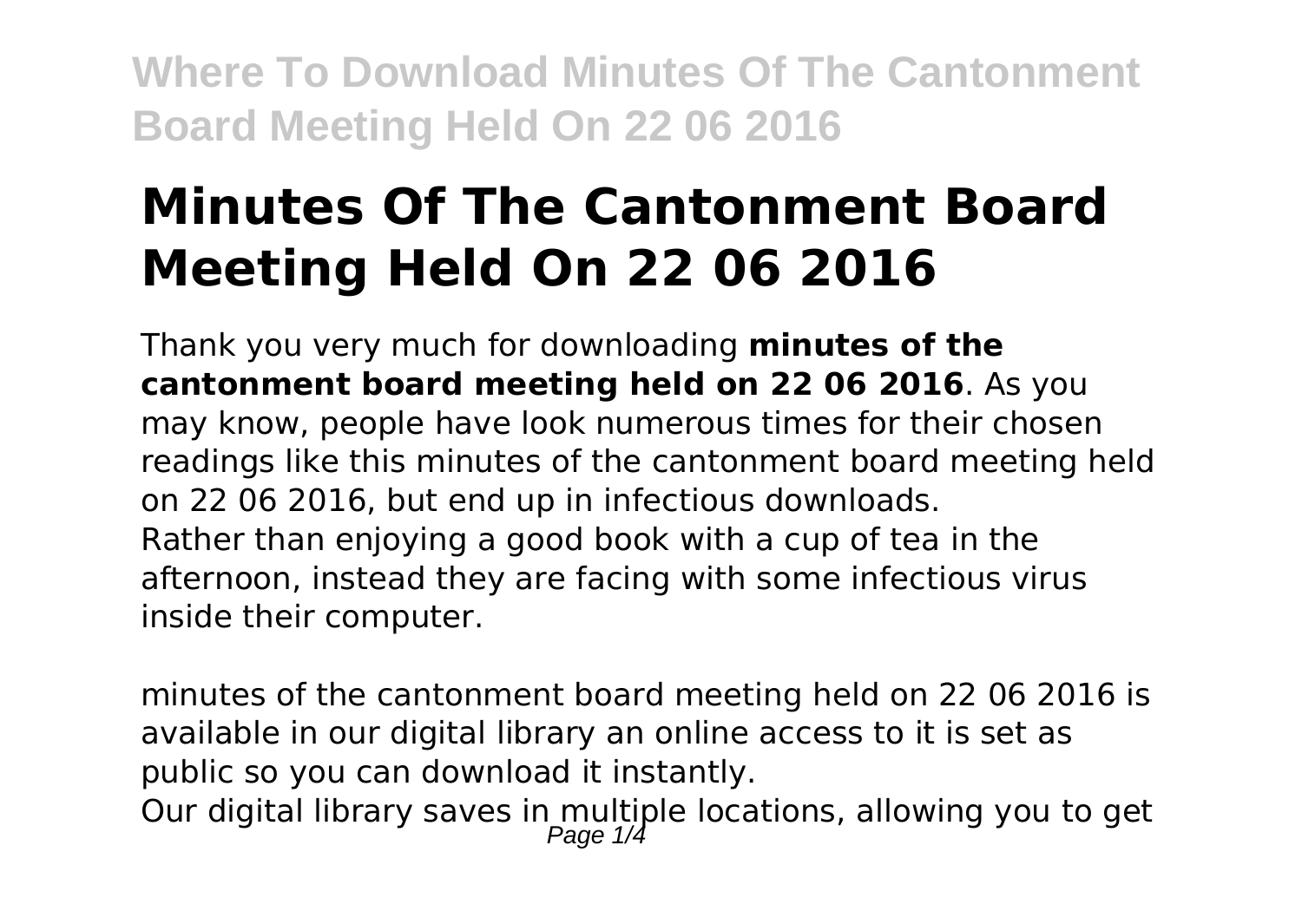the most less latency time to download any of our books like this one.

Merely said, the minutes of the cantonment board meeting held on 22 06 2016 is universally compatible with any devices to read

It would be nice if we're able to download free e-book and take it with us. That's why we've again crawled deep into the Internet to compile this list of 20 places to download free e-books for your use.

#### **Minutes Of The Cantonment Board**

Velocity Restorations brings 'Christmas morning' feeling to Cantonment's car enthusiasts Hartman ... coffee was all it took for The Market co-founder Jennifer Kaiser to get on board with the market, ...

## The Market farmer's market offers fresh produce,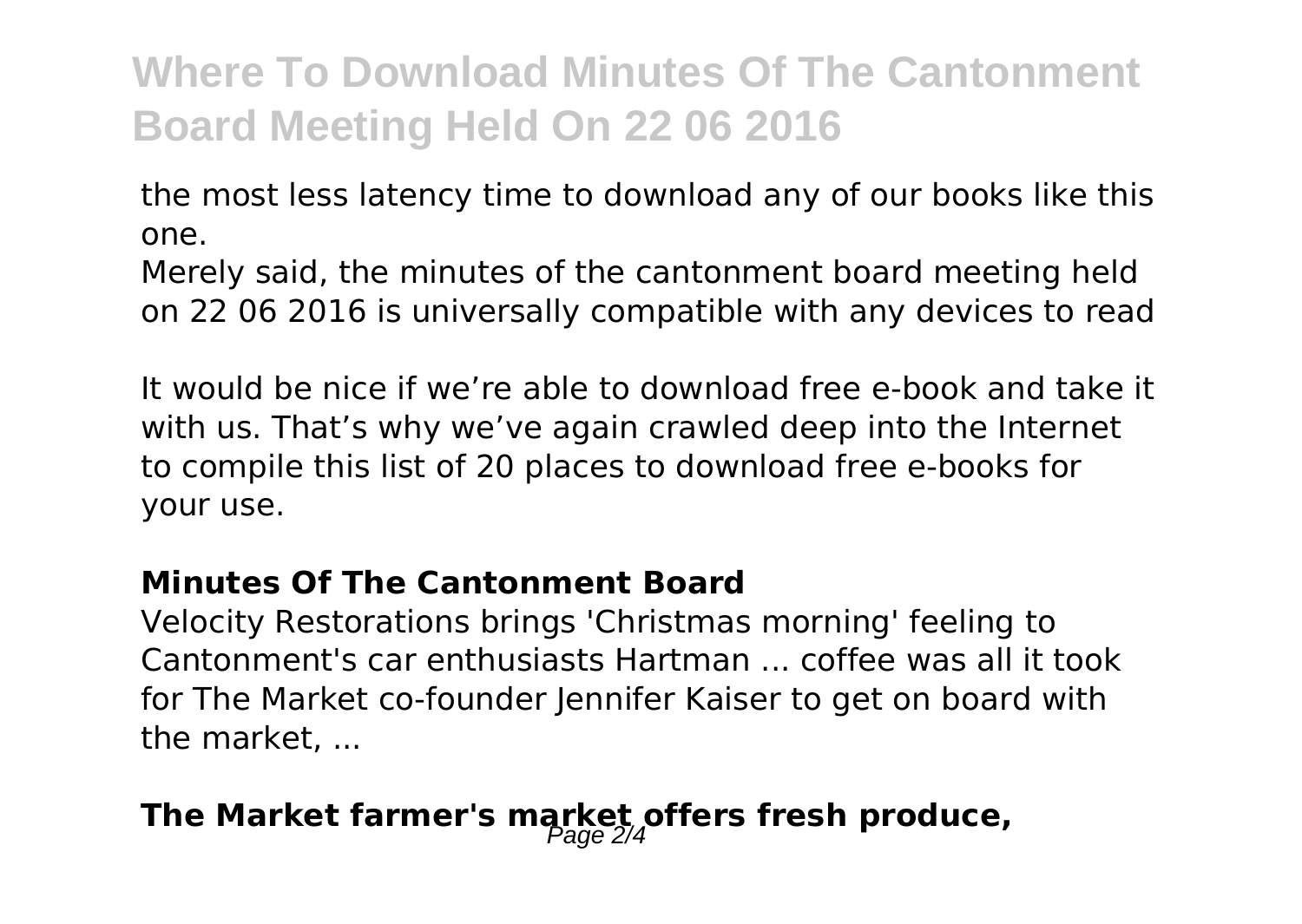## **homemade goods and new friends in Pace**

Minister for Information and Broadcasting Marriyum Aurangzeb on Wednesday took stern notice of the cutting down of hundreds of old valuable trees of Radio Pakistan Rawalpindi building. " We will ...

### **Marriyum takes stern notice of valuable trees cutting from Radio Pakistan building**

Within a few minutes, the fire turned into a significant ... with fire brigade from Pithampur Police Fire Brigade, Mhow Cantonment Board, Indore Police Fire Brigade. Since it was a chemical ...

## **Watch video: Major fire breaks out at chemical factory in Pithampur town**

Indian Railways' historic Punjab Mail takes 32 hrs and 35 minutes to cover the 1,930 km between Mumbai and Firozpur Cantonment with ... simply board one of the trains bound for